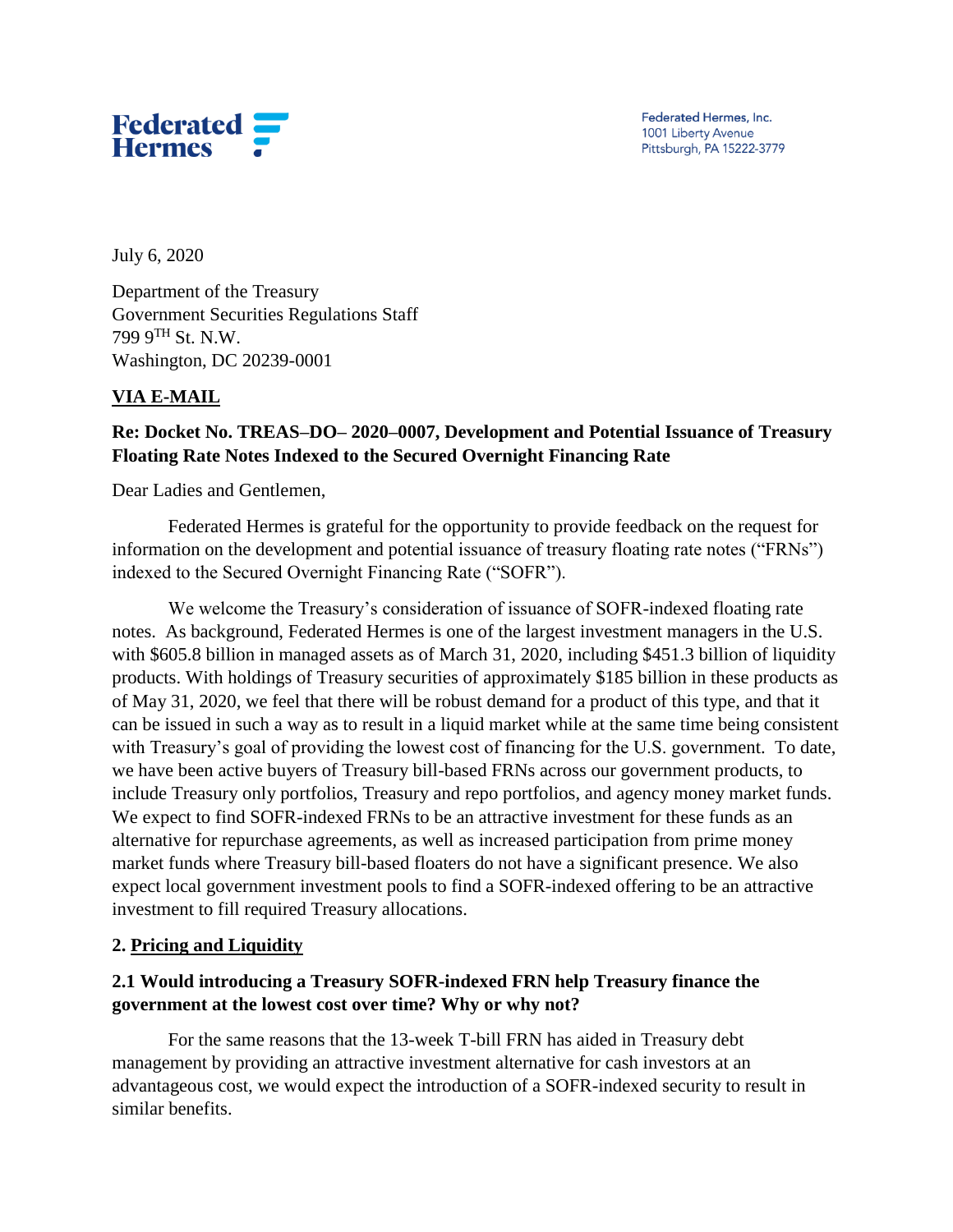#### **2.2 How would you expect a Treasury SOFR-indexed security to price relative to a comparable maturity 13-week T-bill FRN security? How would this pricing vary across the economic cycle and interest rate environments? Please provide pricing estimates.**

Our expectation would be that there should be a premium for Treasury issuance relative to similarly-structured FRNs offered by the GSEs, estimated to range over market environments between 3 to 10 basis points depending on the maturity, outlook for rates, and other technical factors in the market. We would expect the issuance cost of SOFR and Treasury bill-based FRNs to be relatively comparable over time, although factors such as overall financing needs and interest rate outlook may favor one index relative to the other in certain environments.

**2.3 SOFR has risen significantly for certain short time periods, such as around some ends of months, quarters, and years. To what extent would such patterns, if they continue, affect the interest cost for Treasury on a SOFR-indexed FRN, the interest payments of which would be based on a SOFR averaged or compounded rate over a longer interest accrual period? To what extent would investors be willing to bid lower discount margins at auctions for Treasury SOFR-indexed FRNs in expectation of such patterns continuing? Please elaborate.** 

Investors may be willing to adjust discount margins at auctions for Treasury SOFRindexed FRNs if upward pressure on certain "stress" dates were expected to continue. However, as outlined in more detail below, action by the Federal Reserve to reinforce the resiliency of the repo markets, along with changes as to how regulatory compliance is calculated has reduced the prospect of significant upward pressure on these dates.

**2.4 During the global financial crisis, repurchase agreement rates were persistently higher than Treasury bill rates. More recently, during the COVID– 19 outbreak, liquidity in Treasury and other markets (including repurchase agreement markets) exhibited signs of stress. How would potential future periods of market stress affect SOFR? In a potential future period of market stress, how might interest costs for Treasury differ between a Treasury SOFR-indexed FRN and the 13-week T-bill FRN? Please elaborate.** 

There has been a great deal of attention on the repo market, and SOFR, since the extreme volatility in the funding markets experienced last September. At that time, a confluence of events led to repo rates spiking to over 5% for the traditional Treasury and agency backed repo that money market funds engage in. Since then, the U.S. Federal Reserve (the "Fed") has taken extraordinary steps to mitigate some of the factors that led to this spike in rates, including the provision of liquidity to market participants through temporary and permanent open market operations. The coronavirus pandemic led to substantial dislocations in a variety of markets in March, and the Fed again took unprecedented action across a variety of fronts to restore market functioning, including measures aimed at ensuring that the liquidity of the funding markets remained intact.

We believe that, even after the Fed's tools are returned to their toolkit, the new "normal" for the Fed will be to engage in temporary open market operations on an ongoing basis. As a result, our expectation is that the day to day volatility of SOFR will remain quite low, including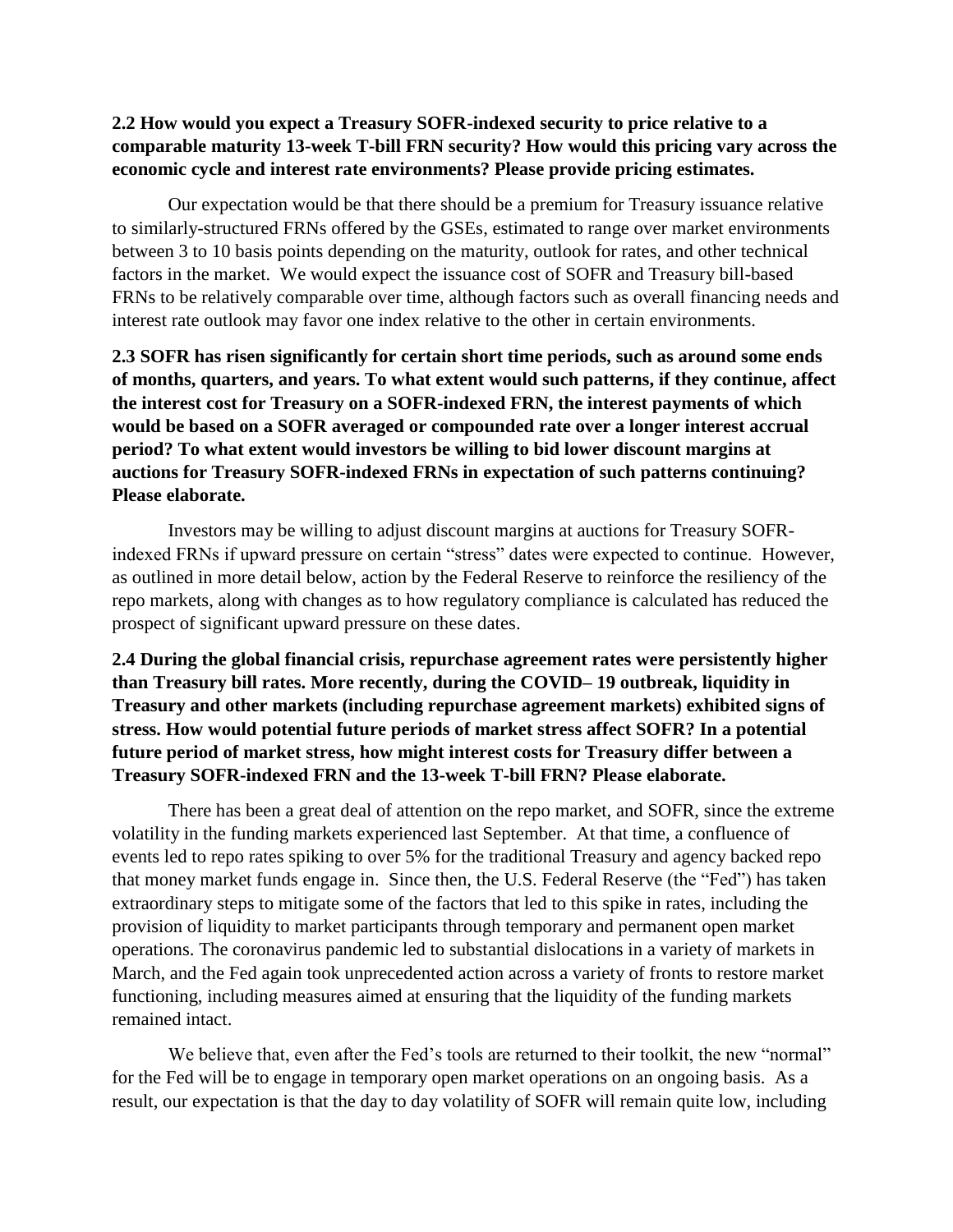over those trading sessions typically thought of as pressure dates. Because of the technical nature of Treasury bills, with yields on issuance in this sector having the potential to be greatly influenced by supply and demand shifts, and as a result of the safe haven nature of this market, we view Treasury bill-based FRNs as having a greater degree of basis risk than SOFR-based FRNs, and potentially greater variability in financing costs for the Treasury as a result.

## **2.5 How liquid would Treasury SOFR-indexed FRNs be in secondary markets? Please compare the expected liquidity of Treasury SOFR-indexed FRNs to Treasury bills, the existing 13- week T-bill FRN, and off-the-run short-dated coupons.**

We would anticipate SOFR-indexed FRNs to eventually reflect the same liquidity profile as Treasury bill-based FRNs, and follow the same trajectory in development as with when Treasury bill-based FRNs were introduced in 2014. Although less liquid than the direct Treasury bill market, we would characterize the eventual secondary market trading as being comparable to that of short-dated Treasury coupon securities.

## **3. Security Structure**

**3.1 What are the primary considerations Treasury should evaluate when structuring a Treasury SOFR-indexed FRN? How would different potential security structures affect investment decisions by market participants, including with respect to activity in derivatives markets?** 

As an overarching comment, liquidity is likely to be enhanced if the security structure is consistent with the developing market convention for SOFR-based issuance by GSEs.

## **3.2 Some previously gathered feedback has suggested a 1-year final maturity for original issuance of a Treasury SOFR-indexed FRN. Is this maturity or another maturity preferable for a Treasury SOFR-indexed FRN? Please elaborate.**

The ideal market would be one in which both 1 year and 2 year maturity FRNs, for both SOFR and Treasury bill-based indices, would exist. The robust size of government liquidity universe of investors would provide support for varied issuance, as the motivations for owning different maturities and index types would differ by product type. For example, a 1 year SOFRbased FRN may have more appeal to a prime money market fund, whereas a 2 year SOFR-based FRN may offer relative value to a government money market fund. Similarly, while a 2 year Treasury bill-based FRN has been a valuable addition to Treasury and repo portfolios, funds that limit investments to Treasury securities only may have more capacity for a shorter-duration instrument. That said, the introduction of both a new index and multiple maturity points is likely not practical in the current environment. With that in mind, a 1 year SOFR-based FRN would be an attractive complement to the current 2 year Treasury bill-based FRN, offering potential yield enhancement to repurchase agreements depending upon market pricing, while still affording the Treasury a low cost alternative to the longer-dated Treasury bill FRN.

# **3.3. Is a quarterly issuance frequency with two re-openings appropriate for a Treasury SOFR-indexed FRN, similar to the existing 13- week T-bill FRN? What factors should Treasury consider in making this decision?**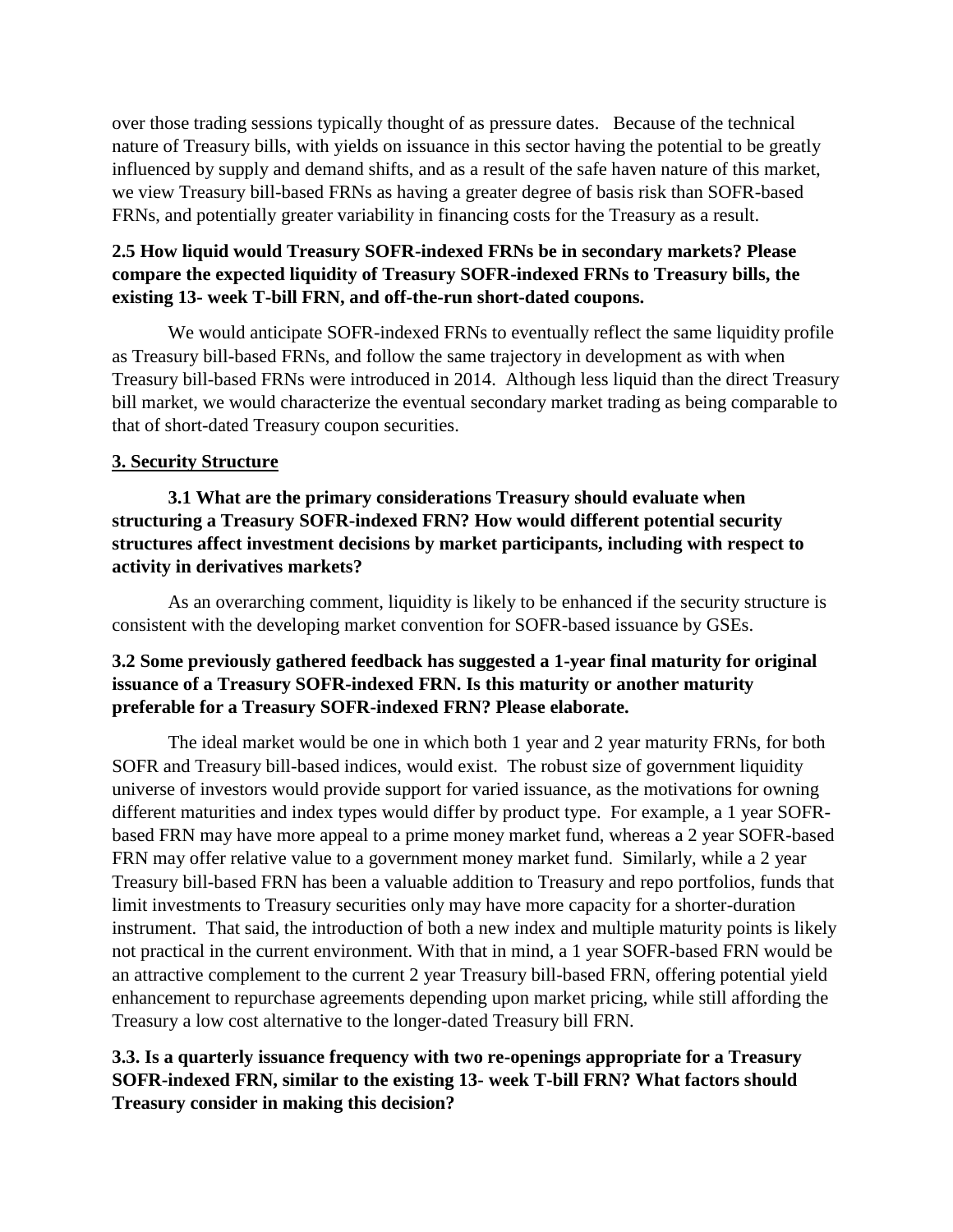Yes, a quarterly issuance frequency similar to the existing 13-week T-bill FRN seems appropriate.

#### **3.4 When during the month should Treasury auction SOFR-indexed FRNs? When should auctions settle?**

SOFR-indexed FRNs should be issued mid-month, to avoid congestion with the monthend issuance of Treasury bill-based FRNs.

## **3.5 Should interest on Treasury SOFR-indexed FRNs be calculated based on a simple average or a compounded average of SOFR? Should Treasury consider indexing the security to an average rate based on SOFR, such as those recently published by FRBNY as administrator for SOFR? If so, what would be the optimal averaging period for a SOFRindexed FRN?**

While we could accommodate either simple or compounded average, the compounded average would be preferred and more in line with how the market for SOFR is developing.

## **3.6 What coupon frequency should be used for a Treasury SOFR-indexed FRN? Note that the existing 13-week T-bill FRN pays coupons quarterly. Would a semi-annual, or other coupon frequency be preferred? When during the month should coupon and principal payments be made?**

To avoid price dislocations and potential liquidity impacts, coupon frequency should be no less frequent than quarterly.

## **3.7 Should the index rate for a Treasury SOFR-indexed FRN reset daily, weekly, or at some other frequency?**

We would prefer a daily reset.

**3.8 Should a Treasury SOFR-indexed FRN incorporate a lockout (i.e., last k rates for an interest period set at SOFR k days before the period ends), a lookback or ''lag'' (i.e., for every day in the interest period, use SOFR from k days earlier), or a payment delay (i.e., coupon and principal payments made k days after the end of the interest period) in its structure? If so, what values would be appropriate for each attribute? Please explain relevant considerations for these features.** 

We would prefer a one-day lookback, and a lockout period of 2 days before the end of a coupon period.

**3.9 In light of FRBNY's data contingency procedures for the publication of SOFR, what contingency measures should Treasury consider incorporating into the terms of a SOFRindexed FRN if SOFR, or an average rate based on SOFR, is temporarily unavailable or revised?**